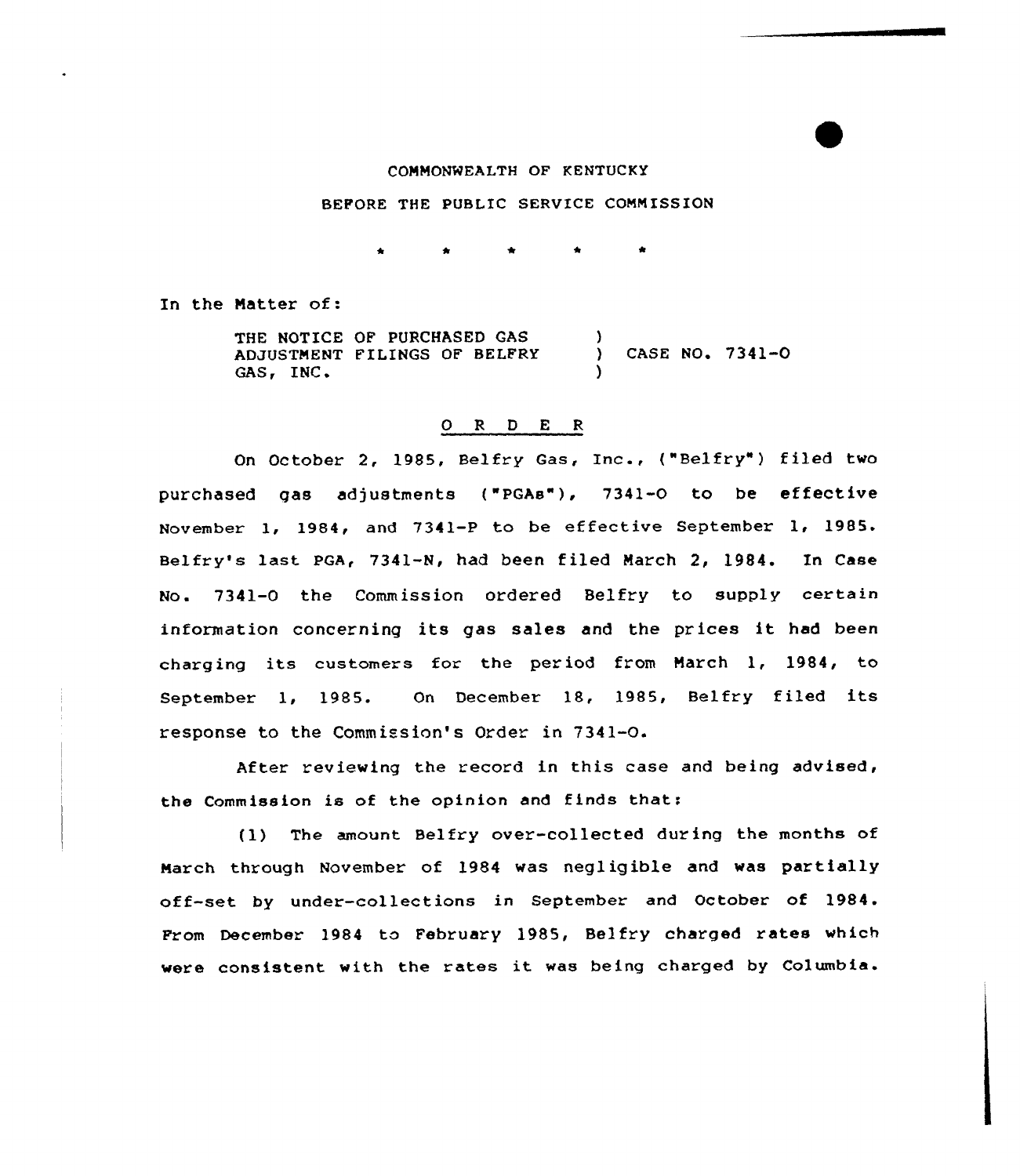During the months of March through August 1985, however, Belfry collected mater ially higher rates than it should have; excess revenues equalled approximately 85,330. The derivation of this amount is in the Appendix to this Order.

(2) Belfry should refund the over-collections in the amount of \$5,330 plus interest at a rate equal to the average of the "3-Month Commercial Paper Rates" less 1/2 of 1 percent to cover the costs of refunding. The average for the relevant period is 7.8 percent; therefore, the interest rate that should be used is 7.3 percent.

(3) Belfry should submit to this Commission a refund plan to return the over-collections to its customers.

IT IS THEREFORE ORDERED that:

(1) Belfry shall refund to its customers 85,330 in excess revenues plus interest at the rate of 7.3 percent.

(2) Within 30 days of the date of this Order Belfry shall submit to this Commission a refund plan to return the excess revenues plus interest to its customers.

(3) Within 30 days of the date the refund is completed Belfry shall file with this Commission <sup>a</sup> summary statement showing a reconciliation of customer billings and the amount refunded.

 $-2-$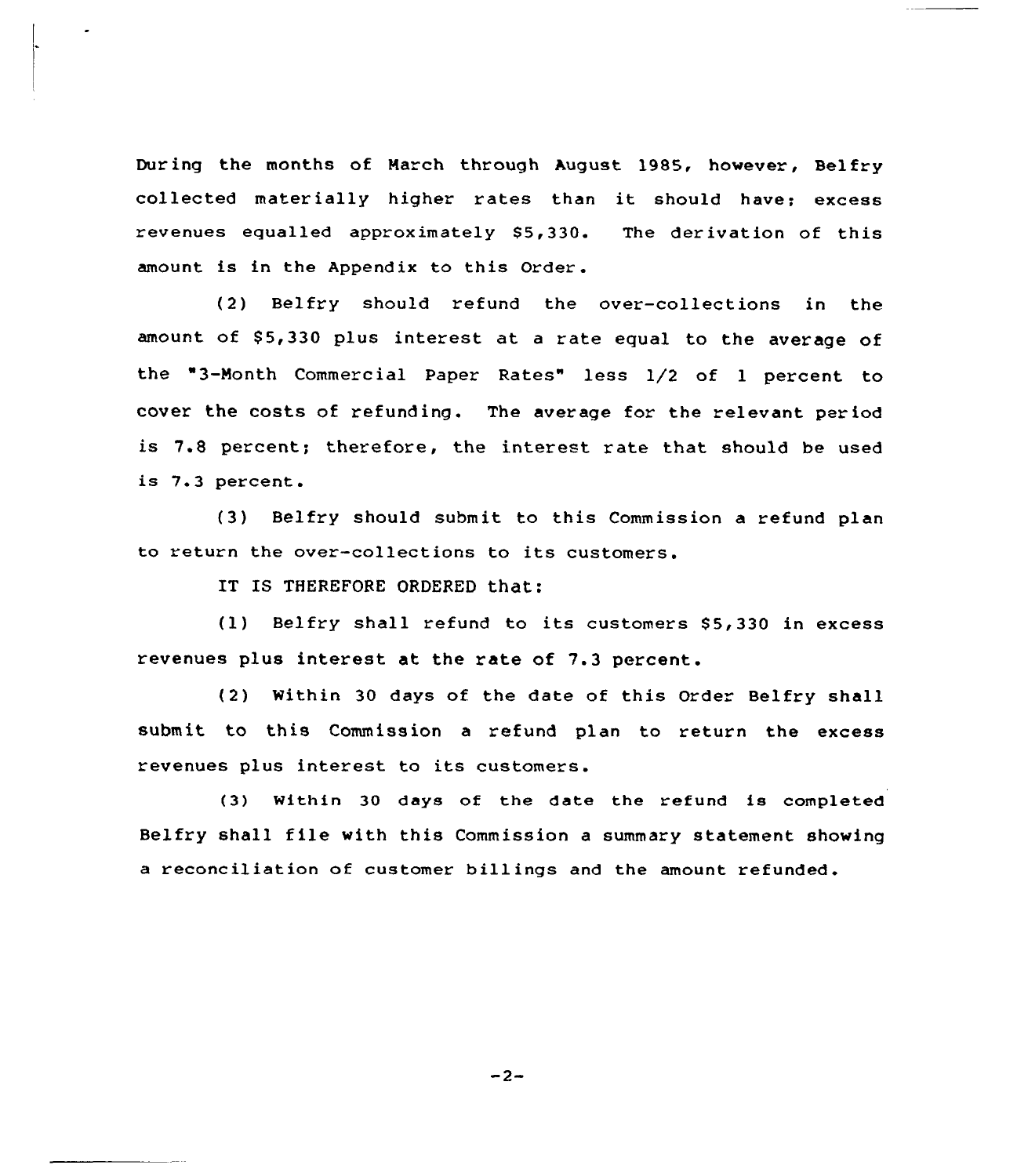Done at Frankfort, Kentucky, this 17th day of January, 1986.

PUBLIC SERVICE COMNISSION

Cubine g. (Jeman Vice Chairman

Server Williams

ATTEST:

**Secretary**